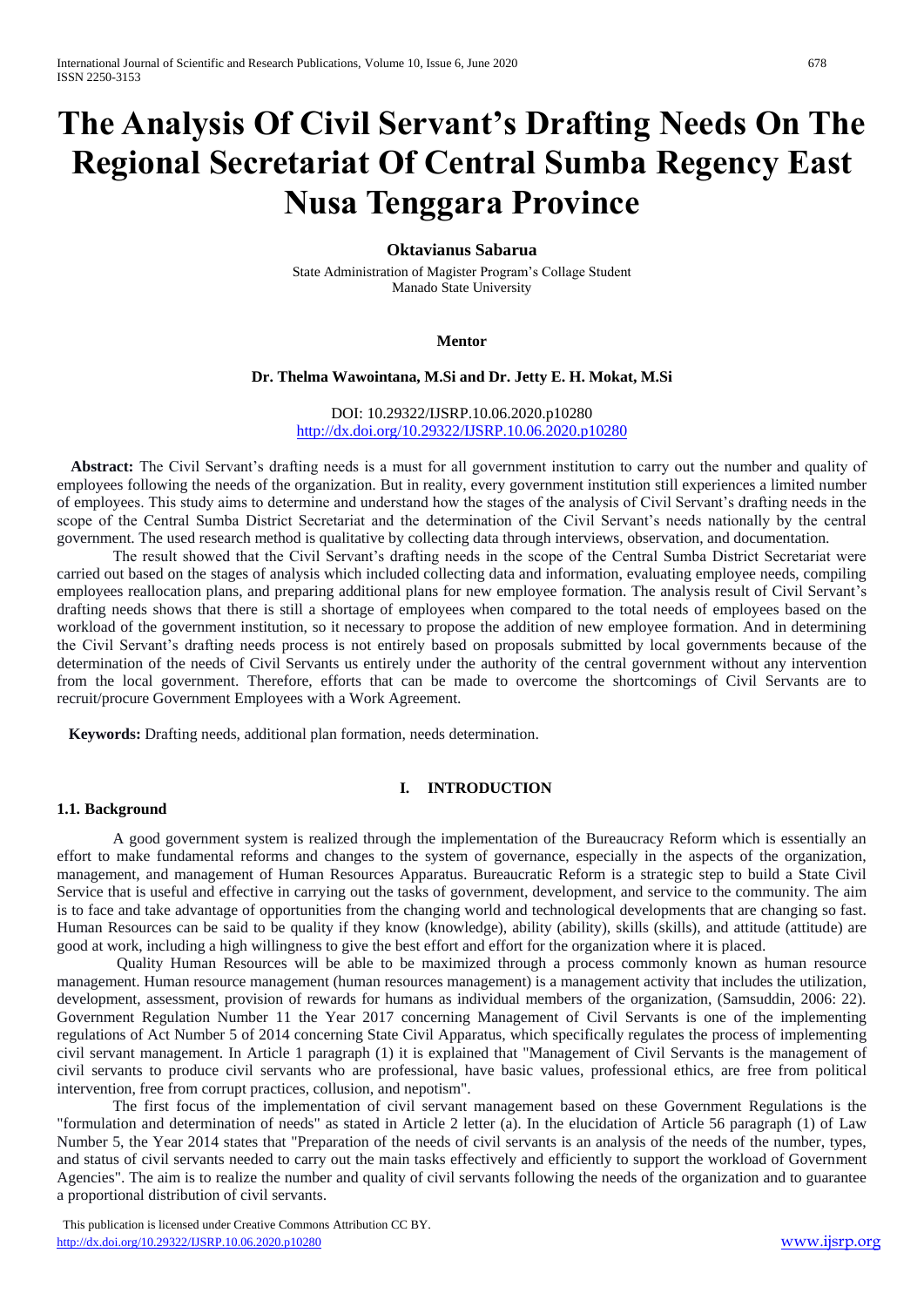The Regional Secretariat of Central Sumba Regency as one of the Regional Apparatus, following the mandate of the Act is obliged to make the requirements for civil servants. Based on data obtained from the 2018 Institutional Data and Civil Service Data Recapitulation Reports, the needs of civil servants for the Regional Secretariat are 51 (fifty-one) people. However, based on the Central Sumba Regent's Announcement Number: BKPP.800 / 1004 / 53.17 / IX / 2018, September 19, 2018, concerning Acceptance of Civil Apparatus of the Central Sumba District Government in 2018, the number of stipulations on the needs of civil servants in 2018 was 331 (three hundred thirty) one) detailing 175 (one hundred seventy-five) people for teachers, 126 (one hundred twenty-six) people for health workers, and 30 (thirty) people for technical staff. From the formation of the technical staff, only 1 (one) person is allocated to meet the needs of civil servants within the scope of the Regional Secretariat, namely for the position of Electronic Procurement Services Manager in the work unit of the Goods and Services Procurement Section. This shows the gap between the needs of civil servants submitted by local governments with the needs of civil servants determined by the central government. Based on these conditions it is felt necessary to conduct a study of the stages of the analysis of the preparation of civil servant needs, as well as in their application relating to the determination of civil servant needs nationally.

# **1.2. Formulation of the Problem**

Based on the background of the problem above, the authors formulated the problem as follows:

- 1. How is the preparation of the needs of Civil Servants (PNS) in the Regional Secretariat of Central Sumba Regency?
- 2. How is the application of the results of the preparation of the needs of Civil Servants (PNS) in the Regional Secretariat of Central Sumba Regency?

## **1.3. Research purposes**

In connection with the problems that have been formulated above, the objectives of this study are:

- 1. To find out and analyze the preparation of the needs of Civil Servants (PNS) at the Regional Secretariat of Central Sumba Regency;
- 2. To find out and analyze the application of the results of the preparation of the needs of Civil Servants (PNS) at the Regional Secretariat of Central Sumba Regency.

## **1.4. Benefit of Research**

1. Benefits of Theotiris

It can enrich concepts or theories in the development of science, especially in the field of Human Resource Management and the development of government organizations in general.

2. Practical benefits

Can provide meaningful input for the Central Sumba District Government, particularly at the Regional Secretariat and stakeholders as well as the wider community regarding Human Resource Management, especially in formulating the needs of Civil Servants.

# **II. THEORETICAL REVIEW**

#### **2.1. Management Theory**

Management is defined as the science and art of regulating the process of utilizing Human Resources and other resources effectively and efficiently to achieve certain goals (Hasibuan, 2007: 2). Management theory can be understood as a social process and social figure. As a social process, management theory is the process of how an organization can run effectively and efficiently. As a process, management activities consist of several management functions. According to G.R. Terry in his book entitled Principles of Management, management functions include:

- a. Planning
- b. Organizing
- c. Actuating
- d. Controlling

(Terry, 2006:77-78)

Based on the above management functions, it can be explained that planning is a process of making decisions regarding desires that contains implementation guidelines to achieve organizational goals. Organizing is the process of determining, grouping, and organizing various types of activities based on what is needed by the organization to achieve its goals. Mobilization is the process of moving each subordinate to carry out an activity that will become a common goal. Supervision is the process of observing various kinds of implementation of organizational activities to ensure that all work can go according to a predetermined plan.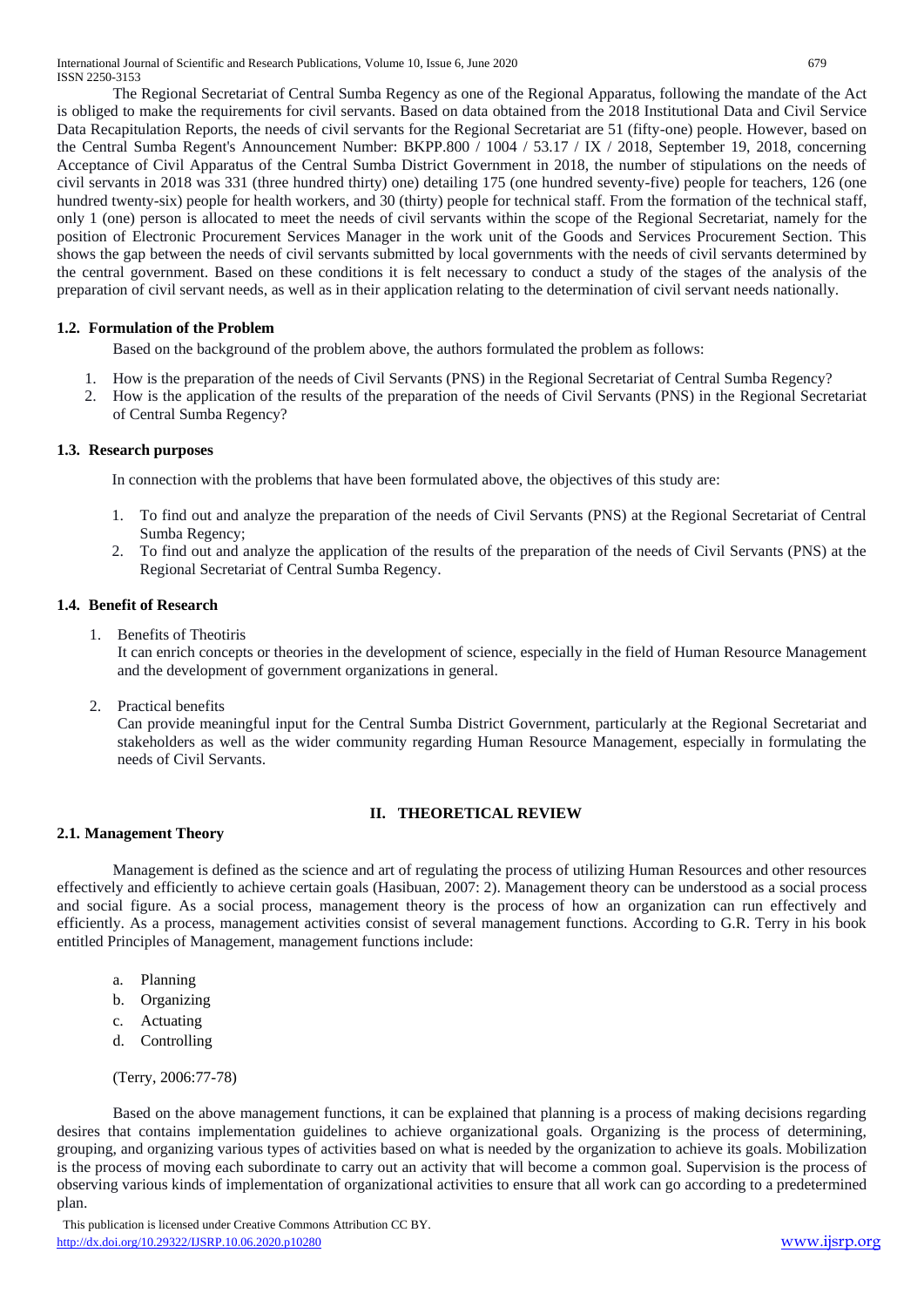## **2.2. Human Resource Management**

I Komang Ardana (2012: 5) argues that "human resource management is the process of human empowerment as a human workforce so that all of its physical and psychological potentials function optimally to achieve goals". Furthermore, Marwansyah (2014: 3) states that "human resource management is the utilization of human resources within the organization, which is done through the functions of human resource planning, recruitment and selection, human resource development, planning and career development, compensation and welfare, safety and health at work and industrial relations. "

Based on some of these opinions it can be concluded that Human Resource Management is a science and art that regulates the relationships and roles of employees or employees to be able to realize organizational goals effectively and efficiently. Human Resource Management is engaged to move and manage human resources in an organization to be able to think and act following organizational expectations.

Melayu S.P. Hasibuan (2011: 250) states that the general objectives of human resource management are as follows:

- 1. Determine the quality and quantity of employees who will fill all positions in the company;
- 2. Ensuring the availability of workers now and in the future;
- 3. Avoid misunderstandings in management and overlap in the performance of tasks;
- 4. Facilitate coordination so that work productivity increases; and
- 5. Avoiding employee shortcomings or strengths.

Based on this opinion, it can be said that human resource management is very important in managing the implementation of organizational tasks, especially in the effort to compile and determine employee needs, placement, and development, and strive for employee welfare so that organizational climate can be maintained well.

## **2.3. Preparation of Needs of Civil Servants**

Preparation of the needs of Civil Servants is an obligation for government agencies both central and regional agencies. Preparation of needs is carried out systematically and is a strategic process to predict the conditions of the number of Human Resources, types, and qualifications, as well as the desired skills and competencies in the future. Law Number 5 of 2014 concerning State Civil Apparatus, Article 56 paragraph (1) states that "every Government Agency is required to draw up the number and type of requirements of civil servants based on a job analysis and workload analysis". Furthermore, Government Regulation Number 11 the Year 2017 concerning Management of Civil Servants Article 5 paragraph (3) states that "the preparation of civil servant needs as referred to in paragraph (1) must support the achievement of the objectives of Government Agencies". The preparation of civil servant needs is carried out for 5 years and is detailed each year based on the priority needs listed in the strategic plan.

Based on the priority needs of current employees and to support national development priorities, the government is currently more focused on compiling employee needs to support compulsory programs related to basic services, namely education, health, and other administrative staff who can support the process of carrying out the core tasks of government but still consider the availability of the budget and the potential of each region. Therefore, the formulation of these needs becomes very important and obligatory to be carried out based on the applicable mechanism. The stages of analyzing the needs of civil servants according to the Regulation of the Head of the Civil Service Agency Number 19 of 2011 concerning General Guidelines for the Preparation of Civil Servants' Needs include:

- 1. Data and information collection;
- 2. Evaluate employee needs;
- 3. Compilation of employee reallocation plans; and
- 4. Formulation of additional plans for the formation of new employees.

In collecting data and information, the data collected includes the number of employees per unit of the organizational unit of the regional agency, position information, position maps, strategic plans, regional profiles, geographical conditions, and regional development potential. Whereas in evaluating the needs of employees is done by comparing the amount of inventory with the needs of employees for structural and functional positions, to obtain the number of advantages and disadvantages of employees for structural and functional positions. Next compile a plan for reallocation of employees in organizational units that are excess employees to be placed in organizational units that are lacking employees. And finally, compile additional plans for the formation of new employees for organizational units that lack staff.

## **III. RESEARCH METHODS**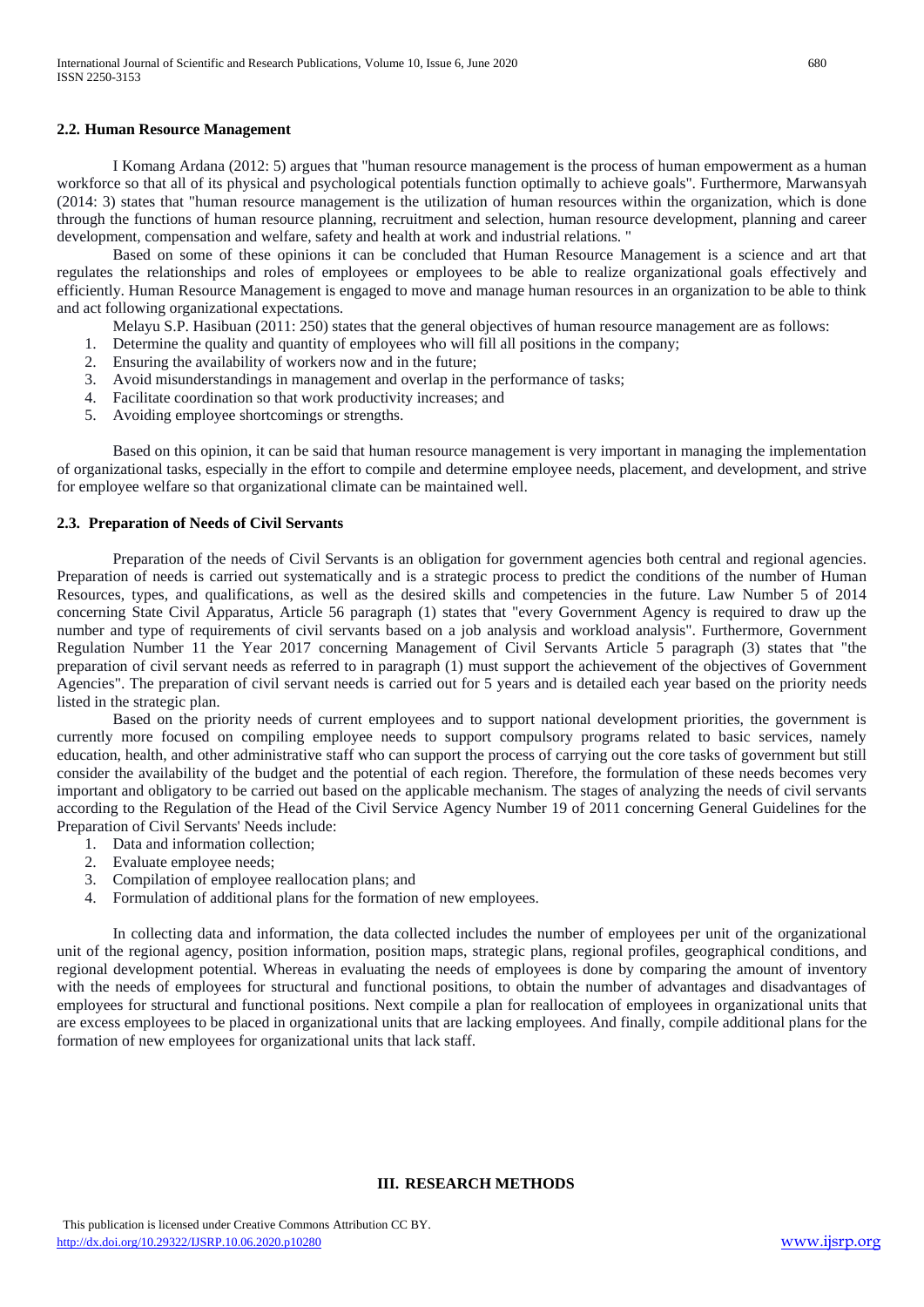# **3.1. Research Approach**

The approach used in this research is a qualitative approach which through this approach will obtain rich data and indepth information about the issues or problems raised and want to be solved. To understand the uniqueness of the object under study, understand the process of social interaction that is complex and always changing, and efforts to understand the feelings of people who often change or ensure the truth of data, it is necessary to do it through a qualitative approach. Therefore, this research is aimed at understanding the preparation and application of the results of the preparation of civil servant needs at the Regional Secretariat of Central Sumba Regency.

#### **3.2. Research Focus**

The focus of the study was determined based on the level of importance and urgency of the problem to be solved and the factors of limited energy, time, and cost. Therefore, this research is focused on the stages of analysis of the preparation of civil servant needs within the scope of the Regional Secretariat, and the determination of the needs of civil servants nationally by the central government. An employee needs analysis is a method for knowing the number of employees in an organizational unit based on workload, and comparing the needs of employees with supplies to find out the real needs of employees. Whereas the determination of the needs of civil servants nationally by the central government is entirely guided by or based on proposals submitted by the Regional Personnel Management Officers.

#### **3.3. Research Site**

The location chosen for conducting this research is the work unit of the Organization Section at the Central Sumba District Secretariat. The reason is that the Organization Section, based on the provisions of the Statutory Regulations is a work unit that coordinates the process of drafting the needs of Civil Servants.

#### **3.4. Data Source**

Data collection uses primary and secondary sources. Primary sources are data sources that directly provide data to data collectors. As for the primary data sources are the Head of Organization Section, Head of Institutional and Position Analysis Subdivision, Staff at the Organization Section, and several members of the PNS needs preparation team. While secondary sources are sources that do not directly provide data to data collectors. As for the sources of secondary data in the form of laws and regulations, official documents in the form of letters, institutional and staffing data, territorial data, and other data that have relevance in the process of preparing civil servant needs.

#### **3.5. Data Collection Technique**

In this study using data collection techniques namely participatory observation, in-depth interviews, and documentation. In observation, researchers are involved in carrying out evaluations of employee needs, as well as the preparation of additional plans for the formation of new employees. Whereas in conducting interviews the researchers asked questions freely using everyday language and dialogue to create a flexible atmosphere but still adhere to the interview guidelines that had been made. Then in the study of documentation, documents or data that are examined include institutional data and staffing data, job analysis and workload analysis, position maps, regional profiles, and regulations relating to the preparation and determination of civil servant needs.

#### **3.6. Data Analysis**

In this study, researchers used Miles and Huberman's Model data analysis, which included: (1) Data Reduction, which summarizes, selects and chooses the main points, focuses on important matters, looks for themes and patterns; (2) Presentation of Data (Data Display), carried out so that the reduction data can be well organized and arranged in a relationship pattern making it easier for readers to understand research data; and (3) Conclusion Drawing (verification), wherein qualitative research, conclusions may be able to answer the problem formulation but also not answer the problem formulation because it depends on the evidence from the results of the study.

## **IV. RESULTS AND DISCUSSION**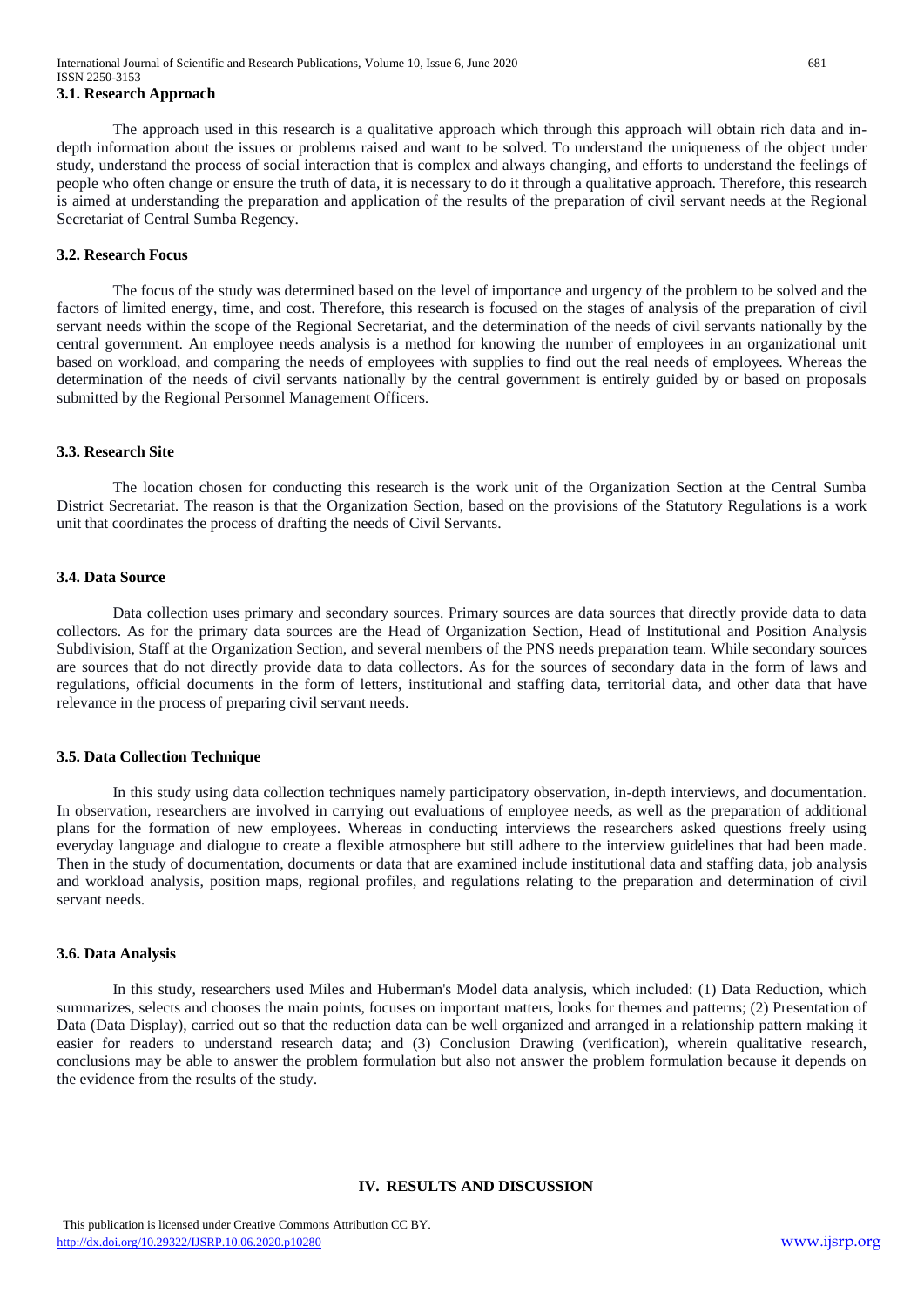# **4.1. Preparing the Needs of Civil Servants in the Regional Secretariat of Central Sumba Regency**

The success of an organization in realizing the vision and mission that has been determined is very dependent on the quality of existing Human Resources (HR), starting from the leadership level to the lowest level, namely the implementing staff. Human Resources are people who are mobilized and employed in an organization or company as a source of movers, thinkers, and planners to achieve the goals of the organization (Elbadiansyah, 2019: 2). This definition explains that if HR is not managed properly and correctly to be able to work together an organization can't run well and optimally in line with expectations. Therefore we need a good management process.

Human resource management is the utilization of human resources in the organization, which is carried out through the functions of human resource planning, recruitment and selection, human resource development, career planning and development, compensation and welfare, work safety and health and industrial relations (Marwansyah, 2014: 3). Another opinion defines human resource management is a series of human resource management activities that focus on practices and policies, as well as management functions to achieve organizational goals (Yunarsih and Suwanto, 2008: 3).

This explanation, implies that Human Resource Management is a process of regulating and utilizing human resources in an organization to achieve the stated goals. In this case Human Resources (PNS) become subjects that must be empowered properly through the HR planning function which is carried out through the preparation and determination of PNS needs to produce quality PNS and be able to realize the organization's vision and mission.

Government Regulation Number 11 the Year 2017 concerning Management of Civil Servants is one of the implementing regulations of Act Number 5 of 2014 concerning State Civil Apparatus, which specifically regulates the process of implementing civil servant management. The first focus of the implementation of civil servant management based on these Government Regulations is the "formulation and determination of needs" as stated in Article 2 letter (a). And in Article 5 paragraph (1) it is explained that "every government agency is required to draw up the needs for the number and type of PNS positions based on the job analysis and workload analysis".

The preparation of civil servant needs is an analysis of the needs of the number, types, and status of civil servants needed to carry out the main tasks effectively and efficiently to support the workload of government agencies. While the main purpose of the preparation of civil servant needs is to realize the number and quality of civil servants following the needs of the organization and to ensure a proportional distribution of civil servants.

The stages of the analysis of the preparation of civil servants according to the Regulation of the Head of the Civil Service Agency Number 19 of 2011 concerning General Guidelines for the Preparation of Civil Servants' Needs include:

#### 1. Data and information collection

Collecting data and information is a stage to collect data on structural positions consisting of high Pratama leadership positions, administrative positions, and executive positions. But in this case it is more focused on executive positions because it relates to the determination of civil servant needs. The data collected includes the number of employees per unit of the organizational unit of the regional agency, position information, position maps, strategic plans, regional profiles, geographical conditions, and the potential for regional development.

Based on research data, there is a gap between the number of employees available and the number of employee needs based on the workload of government agencies. This harms efforts to improve service quality and the achievement of organizational goals that have been set.

#### 2. Evaluate employee needs

.

The preparation of employee reallocation plans is carried out on organizational units that are overstaffed to be placed on organizational units that are understaffed. This needs to be done to realize the proportional distribution of employees in support of the workload of government agencies.

However, the results of the study found that the reallocation of employees could not be carried out given the limited number of available employees so that this harmed efforts to improve the quality of service and the achievement of the organization's vision and mission.

## 3. Compilation of employee reallocation plans

The preparation of employee reallocation plans is carried out on organizational units that are overstaffed to be placed on organizational units that are understaffed. This needs to be done to realize the proportional distribution of employees in support of the workload of government agencies.

However, the results of the study found that the reallocation of employees could not be carried out given the limited number of available employees so that this harmed efforts to improve the quality of service and the achievement of the organization's vision and mission.

4. Formulation of additional plans for the formation of new employees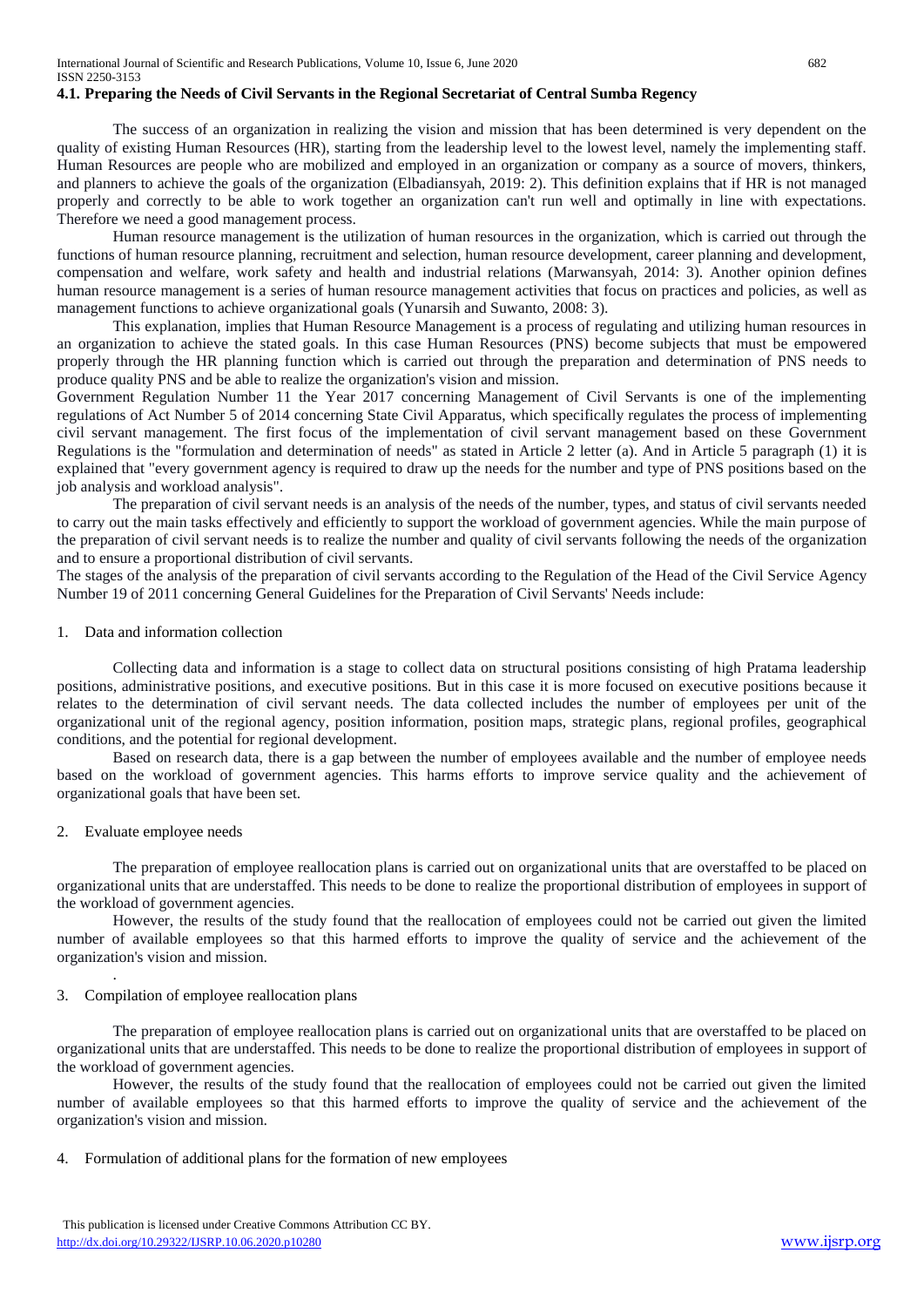The preparation of additional plans for the formation of new employees is done for organizational units that lack staff. This is done as part of an effort to realize the availability of the number of employees to meet the needs of employees in each work unit. The hope is that the proposal can be accommodated or accepted to be determined to be the needs of civil servants nationally by the central government.

Therefore it can be said that based on the results of the analysis of the preparation of civil servant needs at the Regional Secretariat found problems where the number of staff availability does not match the needs of the organization. This is evidenced by the data on the sum of civil servant needs that can be seen in the table below:

| Recapitulation of Data on PNS Needs at the Regional Secretariat |                                                    |                       |                        |                   |  |
|-----------------------------------------------------------------|----------------------------------------------------|-----------------------|------------------------|-------------------|--|
| No                                                              | <b>Position (echelon)</b>                          | <b>Amount of need</b> | <b>Real conditions</b> | <b>Deficiency</b> |  |
| 1.                                                              | Regional Secretary (II a)                          |                       |                        |                   |  |
| 2.                                                              | Specialist staff (II b)                            | 3                     | 3                      |                   |  |
| 3.                                                              | Assistant for Governance and Social Welfare (II b) |                       |                        |                   |  |
|                                                                 | Head of Division (III a)                           | 3                     | 3                      |                   |  |
|                                                                 | Head of subsection (IV a)<br>$\bullet$             | 9                     | 9                      |                   |  |
|                                                                 | Implementers / Staff (V)<br>$\bullet$              | 33                    | 10                     | 23                |  |
| $\overline{4}$ .                                                | Assistant for Economy (II b)                       | 1                     |                        |                   |  |
|                                                                 | Head of Division (III a)                           | 3                     | 3                      |                   |  |
|                                                                 | Head of subsection (IV a)<br>$\bullet$             | 9                     | 8                      |                   |  |
|                                                                 | Implementers/Staff (V)                             | 24                    | 8                      | 16                |  |
| 5.                                                              | Assistant of general Administration (II b)         |                       |                        |                   |  |
|                                                                 | Head of Division (III a)<br>$\bullet$              | 3                     | 3                      |                   |  |
|                                                                 | Head of subsection (IV a)<br>$\bullet$             | 9                     | 9                      |                   |  |
|                                                                 | Implementers /Staff (V)<br>$\bullet$               | 50                    | 25                     | 25                |  |
| Amount                                                          |                                                    | 150                   | 84                     | 66                |  |
| Amount for Implementing / Staff positions                       |                                                    | 107                   | 43                     | 64                |  |

| Table                                                           |  |
|-----------------------------------------------------------------|--|
| Recapitulation of Data on PNS Needs at the Regional Secretariat |  |

Source: Map of Regional Official Position in 2018

From these data it is clear that there is a significant shortage of employees when compared to the real number of existing employees. Specifically for executive positions or staff, the total number of needs is 107 (one hundred and seven) people, while the real conditions of available employees are 43 (forty-three) people so that as a whole the Regional Secretariat still needs 64 (sixty-four) employees (staff ) is new to support the implementation of basic tasks and functions in each existing work unit. The data at the same time strengthened the informant's statement stating that there was a shortage of employees in almost all work units. This condition will have a very negative effect on efforts to improve service quality at the Central Sumba District Secretariat.

Based on the results of the study it can be said that the preparation of civil servant needs in the Central Sumba Regency Secretariat is part of the implementation of policy analysis because it produces recommendations on proportional employee distribution plans following the workload of government agencies, as well as recommendations on plans for additional new employee formation through the determination of the number of needs Civil servants in every government agency. In the preparation of civil servant needs using a policy analysis methodology that includes standard systems, rules, and procedures.

This is in line with the theory that the policy analysis methodology combines standards, rules, and procedures. But standards and rules guide the selection and use of procedures and critical appraisal of the results (William N. Dunn, 1998: 20). If it is related to the results of the research, it shows that the stages of the analysis of the preparation of civil servant need carrying out by the Regional Secretariat agencies are guided by standards and rules, namely the Regulation of the Head of the Civil Service Agency Number 19 of 2011 concerning General Guidelines for Preparation of Civil Servants' Needs. The regulation is a follow-up or elaboration of Government Regulation No. 11 of 2017 concerning Management of Civil Servants, Article 11 which explains that "further provisions regarding the procedures for implementing the preparation of civil servant needs are regulated by the regulations of the Head of BKN".

While relating to procedures or stages of civil servant needs analysis, based on the Head of the Civil Service Agency Regulation No. 19 of 2011 concerning General Guidelines for Preparation of Civil Servants' Needs, stages of civil servant needs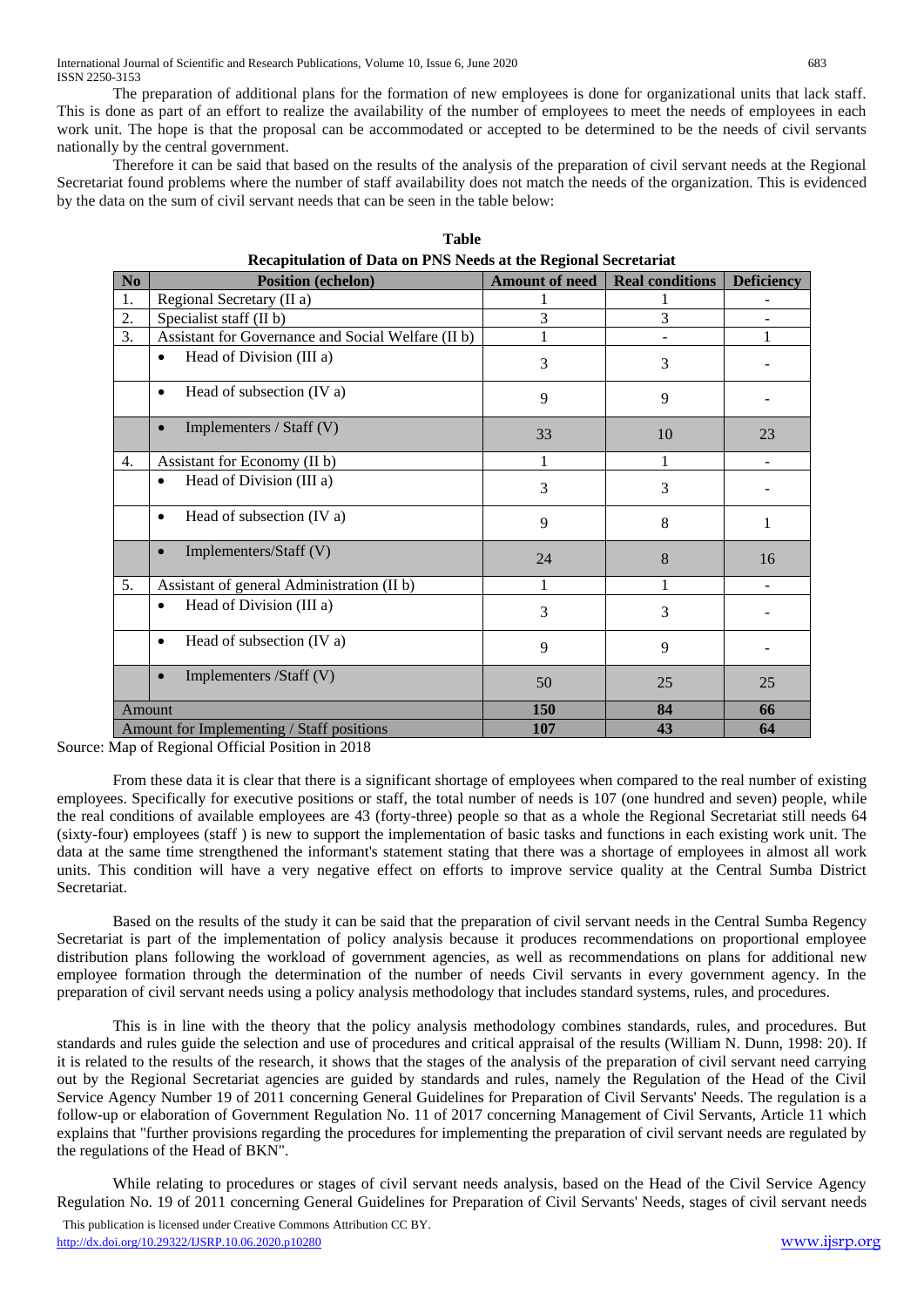analysis include data and information collection, evaluation of employee needs, preparation of employee reallocation plans, and preparation of plans for additional new employee formation. Based on these stages, if related to the results of the research, it can be said that the preparation of civil servant needs within the scope of the Regional Secretariat has been carried out following applicable procedures.

Besides, the researcher also concluded that in general, the preparation of PNS needs carrying out was a process of human resource management aimed at determining the number and quality of PNS following the needs of each government agency and to realize a proportional distribution of employees in supporting workload government agencies.

However, if it is related to the analysis of the needs of civil servants at the Regional Secretariat of Central Sumba Regency, it can be said that it is not yet fully in line with the objectives of human resource management. This can be seen in several stages of the analysis which shows the gap. First, at the stage of data and information collection which shows that the number of available employees is not proportional to the needs of employees based on workload. Second, in the evaluation phase of employee needs which further confirms that there is a shortage of employees in all existing work units. This is contrary to the general objectives of human resource management started by Melayu S.P. Hasibuan (2011: 250) which states that the general objectives of human resource management are:

- 1. Determine the quality and quantity of employees who will fill all positions in the company;
- 2. Ensuring the availability of workers now and in the future;
- 3. Avoid misunderstandings in management and overlap in the performance of tasks;
- 4. Facilitate coordination so that work productivity increases; and
- 5. Avoiding employee shortcomings or strengths.

Based on this opinion, if it is related to the results of the research, it shows that the objectives of human resource management have not been fully realized, especially in guaranteeing the availability of manpower (PNS), present or future, and efforts to avoid employee shortages or excesses.

# **4.2. Application of the results of the preparation of the needs of Civil Servants in the Regional Secretariat of Central Sumba Regency**

Preparation of the needs of Civil Servants (PNS) becomes an obligation for all government agencies to prepare competent candidates for the state apparatus with knowledge, skills and a good attitude to support government efforts in improving the quality of services to the community. One form of application of the results of the preparation of civil servant needs is to determine the national civil servant needs.

The determination of the needs of civil servants nationally is carried out based on a proposal from the Official of the Regional Institution Staffing. The main factor that is the basis for consideration in determining needs is the results of the preparation of civil servants' needs where data on the number of needs are listed based on the workload of government agencies. Besides, other supporting data must be submitted for consideration as stated in Government Regulation Number 11 the Year 2017 concerning Management of Civil Servants Article 13 letter (c), namely:

- 1. Institutional data;
- 2. The area, geographical conditions, and potential of the region to be developed;
- 3. The number and composition of civil servants available at each level of position;
- 4. The number of civil servants entering the retirement age:
- 5. The ratio between the number of civil servants and the total population; and
- 6. The ratio between the employee's budget and the overall budget.

Based on data from the research results show that the Central Sumba District Government has submitted additional proposals for the formation of new employees based on the analysis of the needs of civil servants. This is evidenced by the flow of filling the e-Formation application which includes the stages of inputting the organizational structure, input bezzeting, details of the proposed formation, and job analysis input. The input process is entirely based on the results of the preparation of civil servant needs. The number of additional proposals for the formation of new employees, especially for the Regional Secretariat, is 64 (sixty-four) people.

As a form of follow-up to the proposal, the central government issued an Announcement of the Minister of Administrative Reform and Bureaucratic Reform Number: B / 1069 / M.SM.01.00 / 2019, dated October 28, 2019, concerning Information on Acceptance of 2019 Civil Servant Candidates in the Central Government Environment and regions. The first point of the contents of the announcement is that in the fiscal year 2019 there will be open recruitment of prospective Civil Servants in 68 (sixty-eight) Ministries / Institutions and 462 (four hundred sixty-two) Provincial / Regency / City Governments. Furthermore, in the appendix to the announcement, for the local government agencies carrying out the procurement of CPNS in 2019, one of them is Central Sumba with a total allocation of 193 (one hundred ninety-three) people. Of this amount it is expected to be able to meet the employee shortages that occur, specifically at the Regional Secretariat.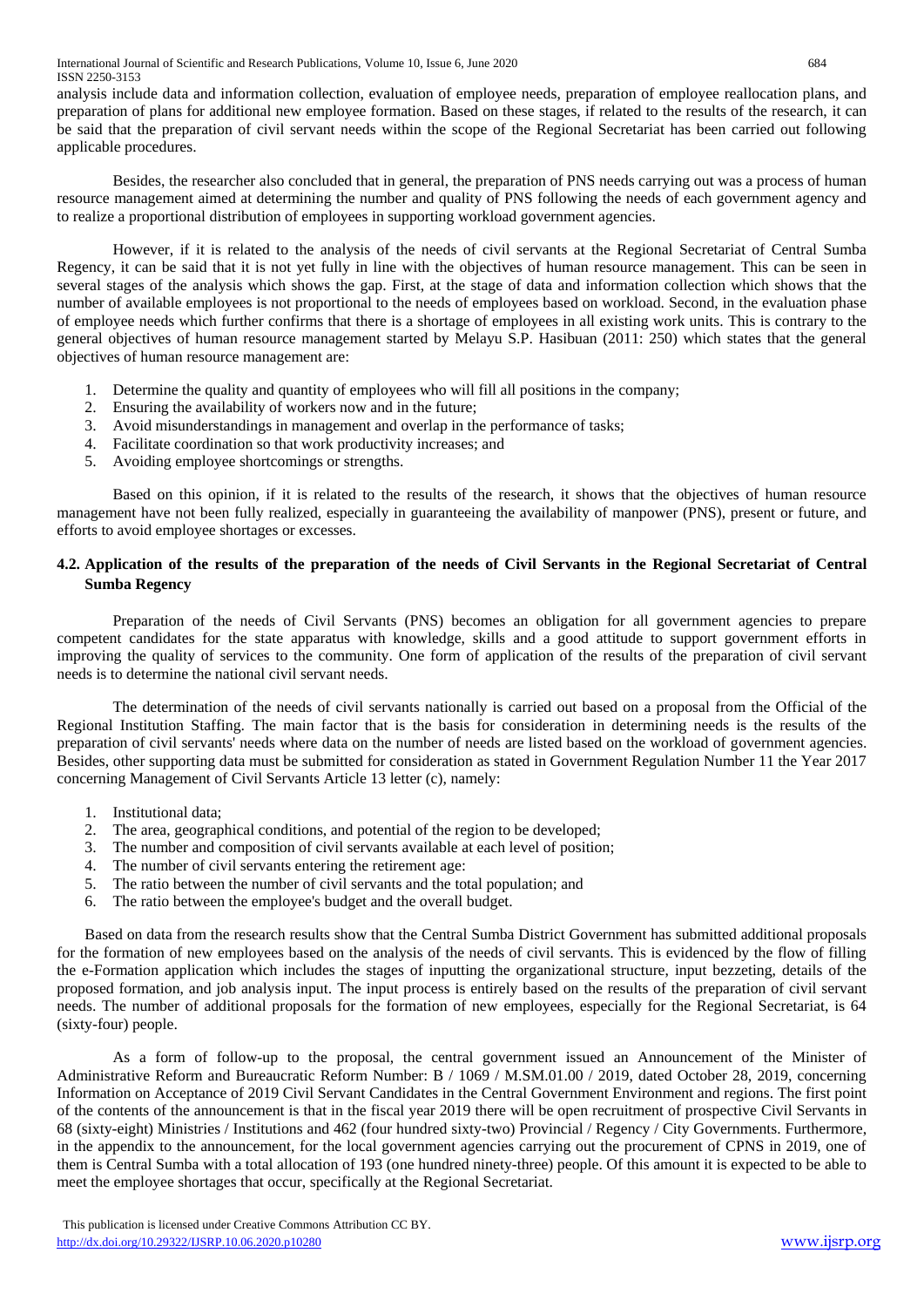However, in the details of the allocation of formation for technical personnel based on the Central Sumba District Announcement Number: BKPP.800 / 1454 / 53.17 / XI / 2019, November 8, 2019, concerning Acceptance of Civil Servants in the fiscal year 2019, the technical staff numbered 69 (sixty-nine) people. Of these, all are formations for the Office, Agency, Inspectorate, Office, and none for the Regional Secretariat. In this condition the regional government cannot protest or intervene because the determination of the needs of civil servants is entirely under the authority of the central government. This is in line with the provisions in Government Regulation No. 11 of 2017 concerning Management of Civil Servants, Article 12 paragraph (1) explains that "the needs of civil servants nationally are determined by the Minister every year, after taking into account the minister's opinion that carries out government affairs in the financial sector and chief technical considerations BKN ". In other words, the central government is given full authority to determine the number of formations in all government agencies, while regional agencies are only given the authority to compile and determine the needs following the conditions of their respective regions.

This condition is in line with the opinion that good policy analysis is not necessarily utilized by the wearer, and even if the policy analysis is used, it does not guarantee a better policy (William N. Dunn, 1998: 29). However good the process of formulating the needs of civil servants is carried out but when the authority of the determination is still with the central government then the results of the preparation of needs that are part of the policy analysis process becomes useless.

Besides, it can also be said that the results of the determination of the needs of civil servants nationally which did not address the problem of employee shortages that occur at the Regional Secretariat are contrary to the provisions in Article 12 paragraph (7) letter b, Government Regulation Number 11 the Year 2017 concerning PNS Management which states that Determination of the needs of civil servants as referred to in paragraph (1) is based on a proposal from the Regional Institution's PPK coordinated by the Governor. Therefore it can be said that the determination of the needs of civil servants nationally is not following the proposal of the local government where the proposal has gone through a process of policy analysis to obtain recommendations on the problem of employee shortages that occur.

Responding to these conditions, the results of the study showed that to meet the needs of employees at the Regional Secretariat, an alternative policy that could be taken was to conduct the procurement/recruitment of Regional Contract Workers or who were now called as Government Employees with Work Agreements (PPPK). The PPPK recruitment process has several similarities with the procurement process that applies to civil servants. This is evidenced by the provisions contained in Government Regulation Number 49 the Year 2018 concerning Management of Government Employees with Work Agreements. In Article 4 paragraph (1) it is explained that "each Government Institution is required to draw up the needs for the number and type of PPPK positions based on a job analysis and workload analysis". And Article 4 paragraph (3) explains that "the compilation of the needs for the number of PPPK as referred to in paragraph (1) constitutes an integral part of the preparation of civil servant needs". Based on these provisions, it can be said that the procurement of PPPK is the most likely alternative policy to be taken to overcome staff shortages in the current budget year and subsequent years.

# **V. CONCLUSIONS AND RECOMMENDATIONS**

# **5.1. Conclusions**

Based on the data from the research and discussion results presented, several conclusions can be drawn as follows:

- 1. The preparation of civil servant needs in the Central Sumba Regency Secretariat is carried out based on the needs analysis stage which includes collecting data and information, evaluating employee needs, preparing employee reallocation plans, and preparing additional plans for new employee formation. The results of the analysis of the preparation of civil servant needs show that there are still a shortage of employees when compared to the total needs of employees based on the workload of government agencies, so it is necessary to propose the addition of new employee formations;
- 2. The determination of the needs of civil servants nationally is not entirely based on proposals submitted by local governments because the determination of the needs of civil servants is entirely the authority of the central government without any intervention from the local government so that efforts that can be made to overcome the shortcomings of civil servants are by recruiting/procuring Government Employees with an Agreement Work.

# **5.2. Recommendations**

The Regional Secretariat as a government agency needs to make efforts to improve services to realize the vision and mission set. Therefore several suggestions may be of concern, namely:

- 1. attempt to improve the quality of the preparation of civil servant needs every year while still observing or referring to the established procedures for implementation;
- 2. seeks to coordinate with the Regional Government Budget Team to discuss the availability of the Regional Revenue and Expenditure Budget in the framework of civil servant procurement to meet the needs;